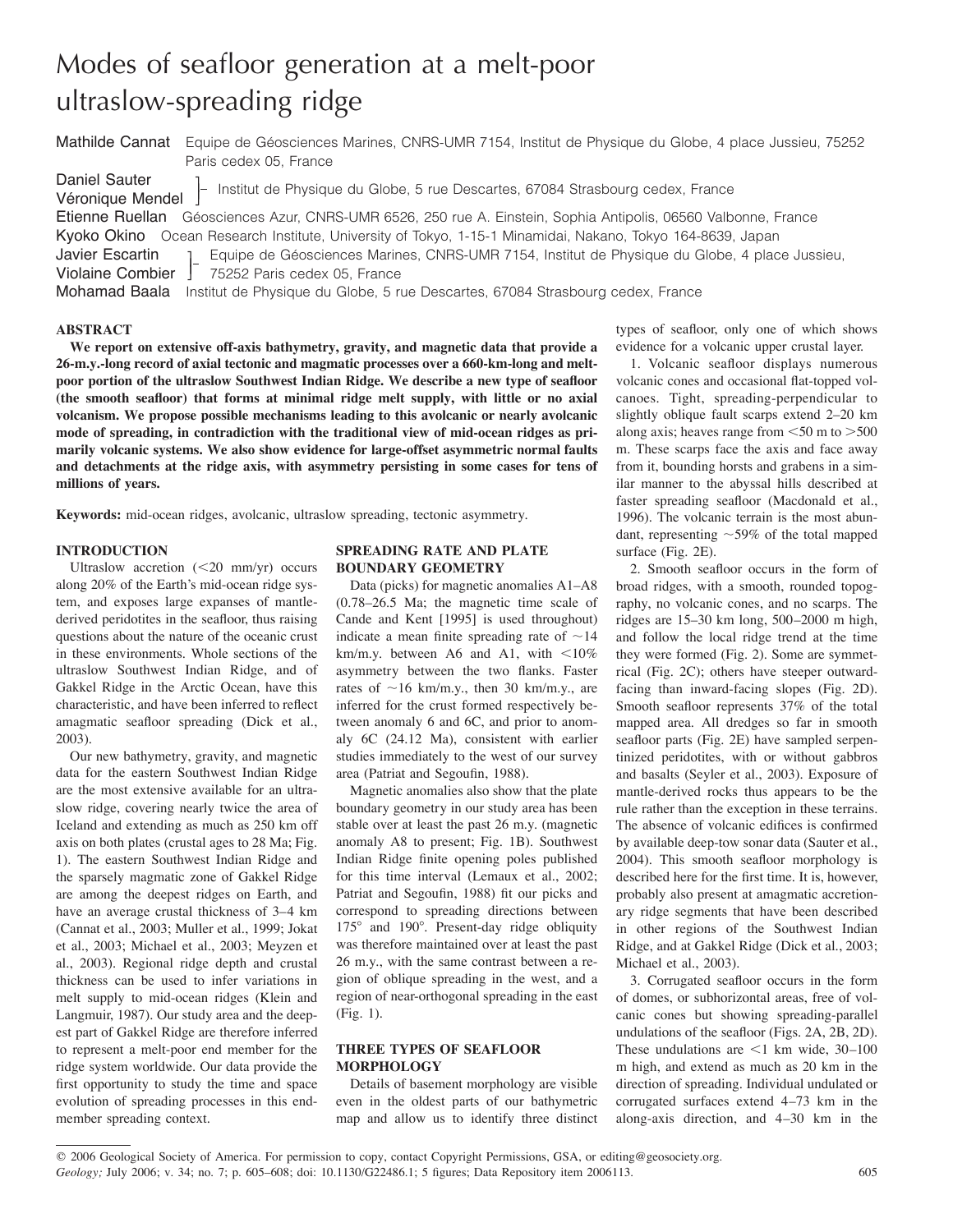

**Figure 1. Eastern Southwest Indian Ridge and surrounding seafloor. Seafloor depth (A) and picks for magnetic anomalies (B). Data are from cruise 135 of RV Marion Dufresne and earlier cruises (see footnote 1). Dashed lines are traces of Rodriguez Triple Junction and present-day ridge axis. Insets a–d in A show location of detailed maps in Figure 2. Numbers 8, 11, and 14 refer to ridge segment numbers for three large present-day volcanic centers (Cannat et al., 1999). Spreading is oblique in west (33**! **angle between spreading direction and ridge-perpendicular direction), and nearly orthogonal in east.**

spreading direction. Similar corrugated surfaces were first discovered in the Atlantic (Cann et al., 1997). Dredges there have yielded fault rocks (Escartin et al., 2003), and the domal topography has been reproduced in numerical

models by rotations of the footwall of largeoffset normal faults (Lavier et al., 1999). Corrugated surfaces are therefore thought to expose the inactive footwall of large-offset, axial valley–bounding normal faults, also called de-



**Figure 2. Seafloor slope illuminated from 330**!**. A–D: Detail maps (located in Fig. 1A). Open diamonds in C and E—dredged mantle-derived peridotites, with or without gabbros and basalt (Seyler et al., 2003). Thick black dashed lines in E are 10 and 20 m.y. isochrones drawn from pickings of magnetic anomalies 5 and 6. Black contours in E are limits of volcanic terrains. White contours are corrugated surfaces; 39 have been identified, only one of which was known previous to this study (Searle et al., 2003).**

tachment faults (Cann et al., 1997; Tucholke et al., 1998). In our study area, they represent  $~\sim$ 4% of the total mapped surface.

# **GRAVITY ANOMALIES, CRUSTAL THICKNESS, AND MELT SUPPLY**

Gravity anomalies reflect the density structure of the crust and upper mantle. They can be used to model variations in crustal thickness (Kuo and Forsyth, 1989), if lateral density variations within these two horizons are small. There may, however, be significant lateral density variations within the crust, particularly where mantle-derived rocks are exposed in the seafloor. We thus base our analysis of gravity data primarily on residual mantle Bouguer anomalies (RMBA; Fig. 3A). RMBA lows correspond to thicker constant density model crust (to 8 km thick; Data Repository Fig. DR1<sup>1</sup>), or to lighter material, and RMBA highs correspond to thinner constant density model crust (as thick as 0.5 km), or to denser crustal or upper mantle material.

Smooth seafloor and most corrugated terrains correspond to high RMBA values (Fig. 3A). This is consistent with a lower magma input, all the more for the smooth seafloor terrain, because part of the crust there is made of exhumed mantle-derived peridotites. Corrugated surfaces also occur in areas of moderate RMBA (Fig. 3A), from which we infer that they also form when the ridge magma supply is somewhat higher.

RMBA lows in Figure 3A show a striking pattern of bull's-eyes. On axis, these bull'seyes correspond to the three large active volcanic centers (ridge segments 8, 11, and 14 in Fig. 1). From this, we infer that off-axis gravity low bull's-eyes correspond to past events of similarly focused ridge magmatism (Cannat et al., 2003). Volcanic terrains extend out of the gravity low bull's-eyes (Fig. 3A) into areas of higher RMBA values. Based on observations at the present-day ridge axis (Sauter et al., 2004), we propose that these higher RMBA volcanic areas form by lateral propagation of dikes away from the bull's-eyes volcanic centers.

Low RMBA bull's-eyes between 63°15'E and  $64^{\circ}30'E$  occur only in the northern, African plate (Fig. 3A), indicating that past volcanic centers there have been rafted preferentially to the north. This pattern has no equivalent in other sets of mid-ocean gravity data. Our preferred interpretation is that northfacing, large-offset axial normal faults have

<sup>&</sup>lt;sup>1</sup>GSA Data Repository item 2006113, additional references, details on processing of gravity data, plate rotation parameters used to produce Fig. 4, and histograms of RMBA values in the oblique and orthogonal-spreading regions, is available online at www.geosociety.org/pubs/ft2006.htm, or on request from editing@geosociety.org or Documents Secretary, GSA, P.O. Box 9140, Boulder, CO 80301, USA.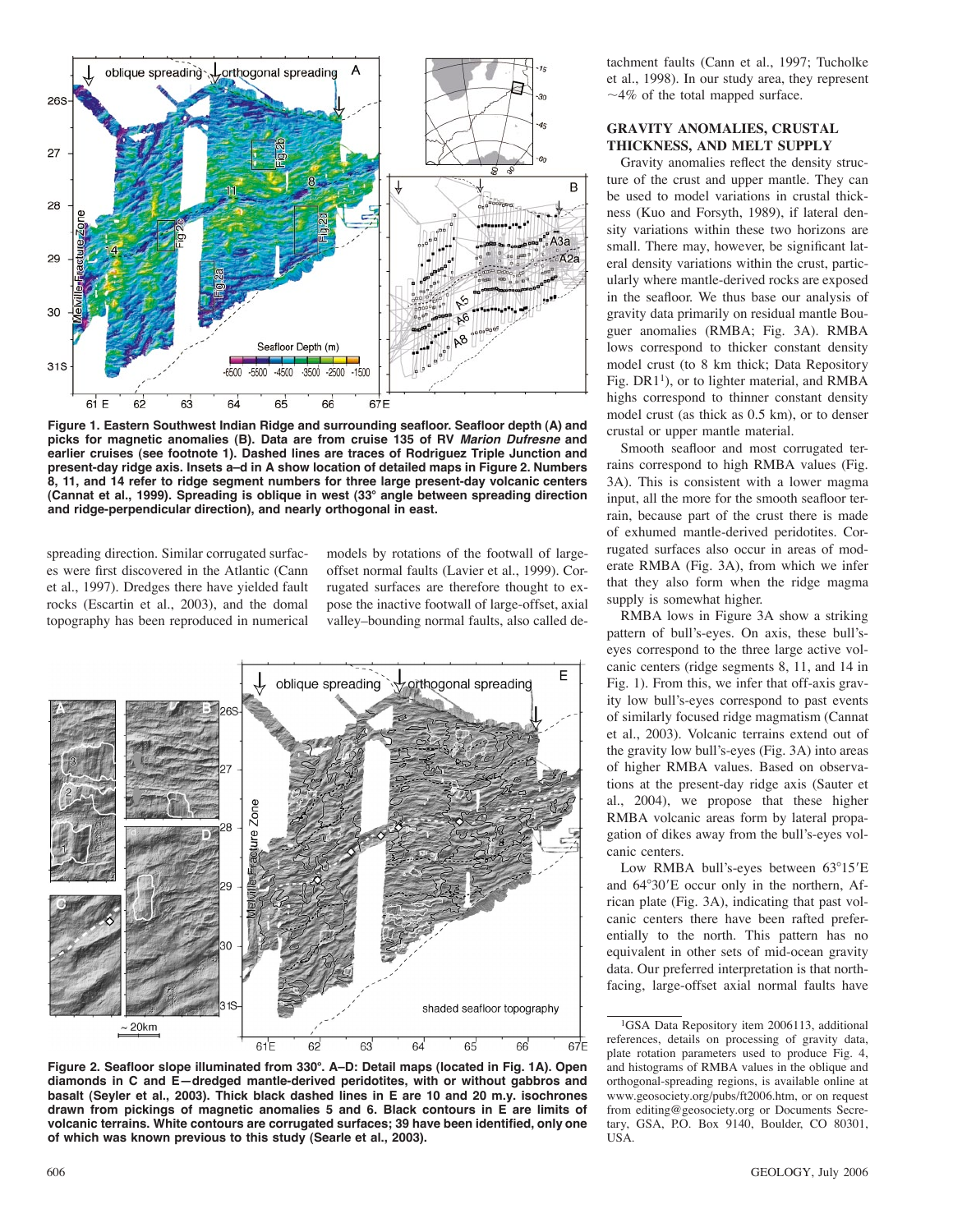

**Figure 3. Residual mantle Bouguer gravity anomaly (RMBA, A), and crustal thickness modeled from gravity for five across-axis sections (B). RMBA was calculated from ship free-air gravity by subtracting effects of topography and constant density, 3.4-km-thick reference crust, and of upper mantle cooling with age (see footnote 1). Numbered black arrows in A show location of sections in B. Blue lines: seafloor topography and base of gravity-derived model crust (Fig. DR1; see footnote 1); dashed lines: predicted subsidence; dotted lines: base of constant thickness reference crust. Yellow: modeled crust is thicker than reference crust. Red: corrugated surfaces; arrows: location of ridge axis.**

prevailed in this 120-km-long portion of the ridge since the initiation of Southwest Indian Ridge spreading  $\sim$  28 m.y. ago. This led to the preferred accretion of lower density, crustal, hanging-wall material to the northern plate, and to the formation of a large group of corrugated surfaces (prior to magnetic anomaly 6; Fig. 3A) in the southern plate.

#### **THREE PRINCIPAL MODES OF MELT-POOR ULTRASLOW SPREADING**

The sections in Figure 3B recall numerical models of oceanic lithosphere created at ridges with a thick axial lithosphere and large offset axial normal faults (Buck et al., 2005). These faults modify the axial crustal structure and locally produce strong asymmetry between the two ridge flanks.

Volcanic seafloor is most commonly accreted to both plates; this configuration accounts for 40% of the seafloor in our study area (Figs. 4 and 5A). Volcanic seafloor is less commonly accreted on one plate, whereas corrugated (Fig. 5B) or smooth (Fig. 5C) seafloor forms in conjugate crust.

In Figure 5A, successive large offset normal faults are inferred to develop preferentially in one ridge flank, producing a long-lasting asymmetry of crustal thickness and gravity signature between the two plates (as observed in the  $63^{\circ}15'E-64^{\circ}30'E$  region; Fig. 3A). Successive principal axial faults in Figure 5A can also face alternatively north and south, producing an overall symmetrical crustal thickness (and gravity) pattern.

Corrugated seafloor in Figure 5B is inferred to form in the footwall of a detachment fault, with dikes and lava in the conjugate, hangingwall plate. This configuration accounts for only 7% of the seafloor accreted in our study area (Fig. 4). The corrugated surface mode thus appears to correspond to a narrow window of magmatic and/or tectonic conditions, as proposed on the basis of numerical models of axial faulting (Buck et al., 2005). Some corrugated surfaces have a large extension along axis, others are very narrow. Such narrow surfaces likely represent the exposed portion of wider detachment faults buried beneath entrained blocks of hanging-wall volcanics (Reston and Ranero, 2005).

Smooth seafloor is either accreted to both plates (23% of total mapped area; Fig. 4), or faces volcanic seafloor in conjugate crust (this second configuration forms 28% of total mapped area). We propose that smooth seafloor forms by frequent shifts in the polarity of axial valley–bounding normal faults and shear zones, leading to fault capture, and to an essentially symmetrical overall tectonic pattern (Fig. 5C; Cannat et al., 1997). The ridge-parallel trend of the observed horst and



**Figure 4. Plate rotation parameters (Table DR1; see footnote 1) are used to compare seafloor morphology in lithosphere inferred to have formed simultaneously on each side of axial valley. Four types of conjugate seafloor morphologies (volcanic-volcanic, corrugated-volcanic, smooth-volcanic, and smooth-smooth) represent 98% of mapped surface and are plotted in order of increasing surface (A), and mean residual mantle Bouguer gravity anomaly (RMBA, B). Within corrugated-volcanic and smooth-volcanic pairs, conjugate volcanic seafloor systematically has lower mean RMBA (or thicker crust). Corrugated-smooth conjugates represent 2% of mapped surface, which we consider to be within margin of error of our reconstructions (see footnote 1).**

graben morphology, even in oblique-spreading regions, suggests that failure is localized by the axis of lithospheric necking at the base of the plate (Dick et al., 2003). Smooth seafloor occasionally bears faint corrugations, suggesting that, in favorable conditions (e.g., higher melt supply), axial valley–bounding faults in Figure 5C evolve into corrugated detachments (Fig. 5B).

## **EFFECT OF RIDGE OBLIQUITY**

The smooth terrain is more abundant (50% of mapped area) and forms flow line–parallel bands in the oblique spreading region to the west of our study area. It is less abundant (28% of mapped area) and forms irregular expanses in the orthogonal spreading region to the east (Fig. 2E). Average RMBA values are similar in the two regions (Fig. DR3; see footnote 1), suggesting similar overall melt supply, and contradicting the hypothesis of a strong effect of spreading obliquity on melt supply at ultraslow ridges (Dick et al., 2003). Instead, we propose that, for a given melt supply, ridge obliquity favors avolcanic spreading by limiting the lateral propagation of dikes from nearby volcanic centers.

#### **CONCLUDING REMARKS**

Of the three spreading modes sketched in Figure 5, two (volcanic-volcanic and corrugated-volcanic) also develop at the faster spreading Mid-Atlantic Ridge, and at more magmatically robust regions of ultraslow ridges (Hosford et al., 2003; Mendel et al., 2003). By contrast, the smooth terrain identified for